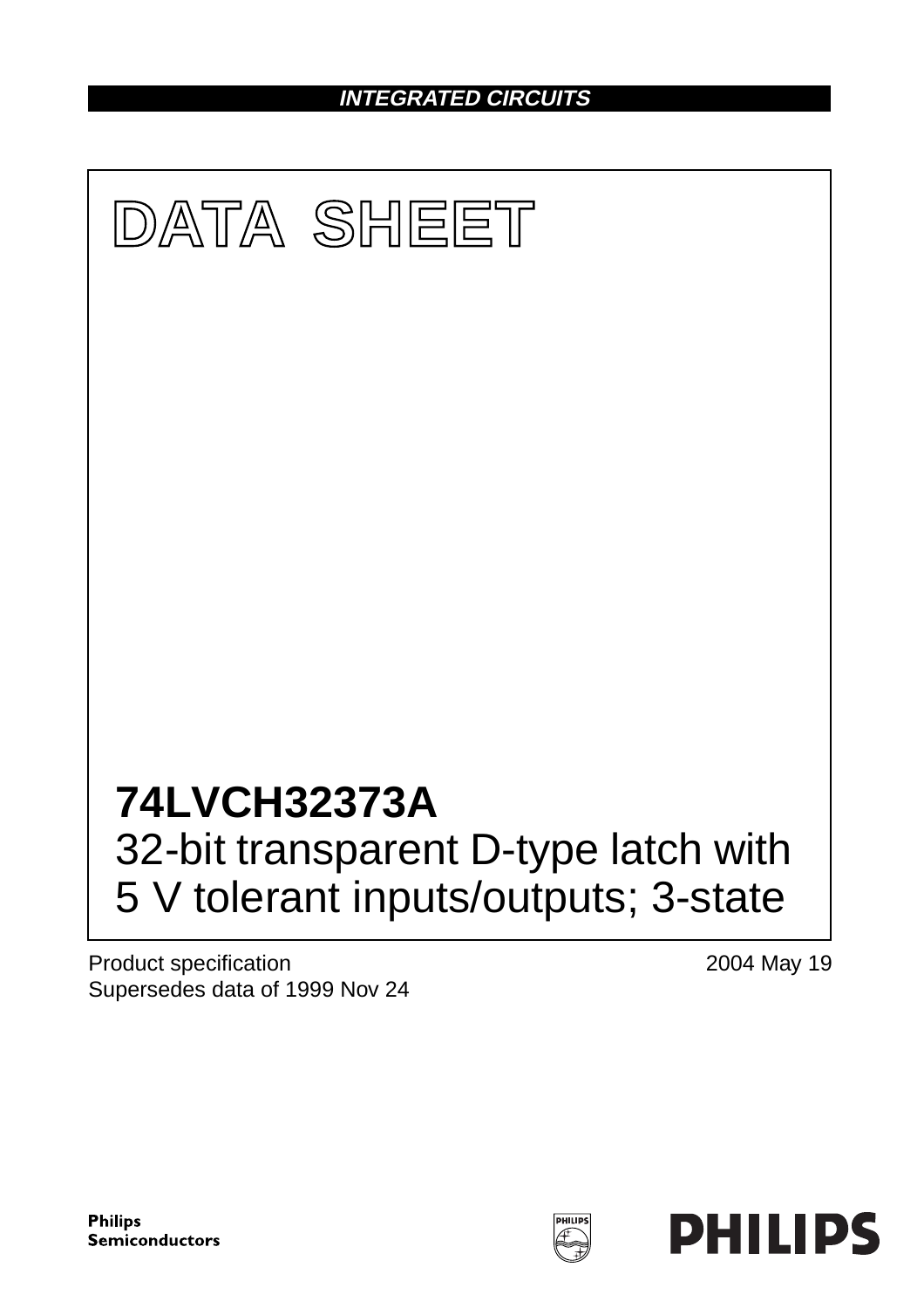## **32-bit transparent D-type latch with 5 V tolerant inputs/outputs; 3-state 74LVCH32373A**

### **FEATURES**

- 5 V tolerant inputs/outputs for interfacing with 5 V logic
- Wide supply voltage range from 1.2 V to 3.6 V
- CMOS low power consumption
- MULTIBYTE flow-trough standard pin-out architecture
- Low inductance multiple power and ground pins for minimum noise and ground bounce
- Direct interface with TTL levels
- Inputs accept voltages up to 5.5 V
- All data inputs have bushold
- Complies with JEDEC standard JESD8-B/JESD36
- ESD protection: HBM EIA/JESD22-A114-B exceeds 2000 V MM EIA/JESD22-A115-A exceeds 200 V.
- Specified from −40 °C to +85 °C

**QUICK REFERENCE DATA**

GND = 0 V;  $T_{amb}$  = 25 °C;  $t_r = t_f \le 2.5$  ns

• Packaged in plastic fine-pitch ball grid array package.

### **DESCRIPTION**

The 74LVCH32373A is a high-performance, low-power, low-voltage, Si-gate CMOS device superior to most advanced CMOS compatible TTL families.

The inputs can be driven from either 3.3 V or 5 V devices. In 3-state operation, outputs can handle 5 V. These features allow the use of these devices in a mixed 3.3 V and 5 V environment.

The 74LVCH32373A is a 32-bit transparent D-type latch featuring separate D-type inputs for each latch and 3-state outputs for bus oriented applications. One latch enable input (nLE) and one output enable input (n $\overline{OE}$ ) are provided for each octal. Inputs can be driven from either 3.3 V or 5 V devices.

The 74LVCH32373A consists of 4 sections of eight D-type transparent latches with 3-state true outputs. When input nLE is HIGH, data at the nDn inputs enter the latches. In this condition the latches are transparent, i.e. a latch output will change each time its corresponding D-input changes.

When input nLE is LOW, the latches store the information that was present at the D-inputs one set-up time preceding the HIGH-to-LOW transition of nLE. When input  $n\overline{OE}$  is LOW, the contents of the eight latches are available at the outputs. When input  $n\overline{OE}$  is HIGH, the outputs go to the high-impedance OFF-state. Operation of the nOE input does not affect the state of the latches.

The 74LVCH32373A bushold data input circuits eliminate the need for external pull-up resistors to hold unused inputs.

## SYMBOL **PARAMETER CONDITIONS** TYPICAL UNIT  $t_{\text{PH}}/t_{\text{PH}}$  propagation delay nDn to nQn  $|C_1 = 50 \text{ pF}$ ;  $V_{\text{CC}} = 3.3 \text{ V}$   $|3.0 \text{ ns}$ propagation delay nLE to nQn  $C_L = 50 \text{ pF}; V_{\text{CC}} = 3.3 \text{ V}$  3.4 ns  $t_{PZH}/t_{PZL}$  3-state output enable time nOE to nQn  $|C_L = 50 \text{ pF}$ ;  $V_{CC} = 3.3 \text{ V}$   $|3.5|$  ns  $t_{PHZ}/t_{PLZ}$  3-state output disable time nOE to nQn  $\begin{array}{|l|l|} C_L = 50 \text{ pF}; V_{CC} = 3.3 \text{ V} & 3.9 \end{array}$  ns  $C_1$  input capacitance  $\vert$  5.0 pF  $C_{\text{PD}}$  power dissipation per latch  $V_{\text{CC}} = 3.3$  V; notes [1](#page-1-0) and [2](#page-2-0) outputs enabled 15 pF outputs disabled 11 pF

### **Notes**

<span id="page-1-0"></span>1. C<sub>PD</sub> is used to determine the dynamic power dissipation ( $P_D$  in  $\mu W$ ).

 $P_D = C_{PD} \times V_{CC}^2 \times f_i \times N + \Sigma (C_L \times V_{CC}^2 \times f_0)$  where:

 $f_i$  = input frequency in MHz;

 $f<sub>o</sub>$  = output frequency in MHz;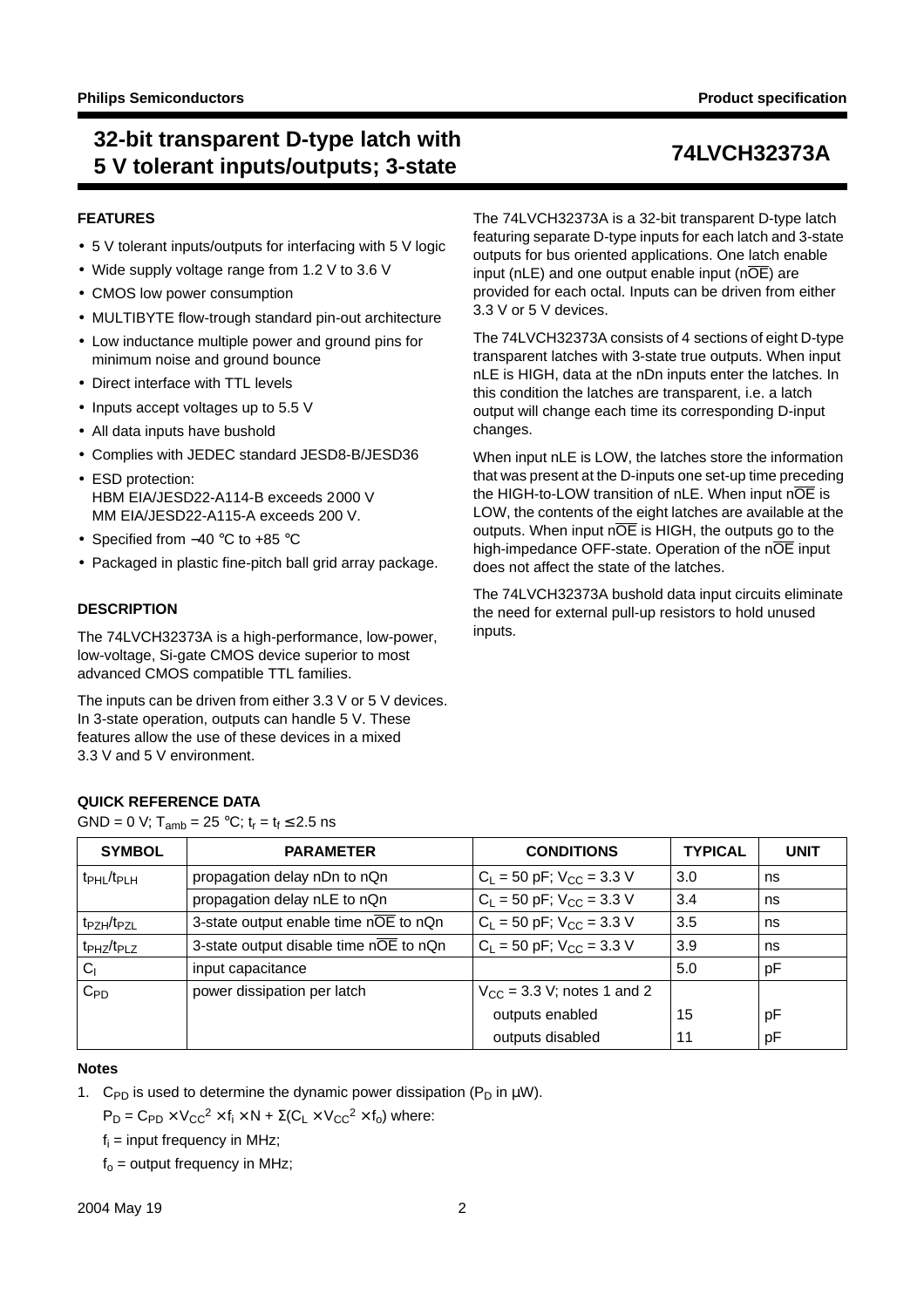$C_L$  = output load capacity in pF;  $V_{CC}$  = supply voltage in Volts;  $N =$  total load switching outputs;

 $\Sigma(C_L \times V_{CC}^2 \times f_0)$  = sum of the outputs.

<span id="page-2-0"></span>2. The condition is  $V_1$  = GND to  $V_{CC}$ .

## **FUNCTION TABLE**

See note [1.](#page-2-1)

| <b>OPERATING MODE</b>                 |                  | <b>INPUT</b> | <b>INTERNAL</b> | <b>OUTPUT</b> |     |
|---------------------------------------|------------------|--------------|-----------------|---------------|-----|
|                                       | $n\overline{OE}$ | <b>nLE</b>   | nDn             | <b>LATCH</b>  | nQn |
| Enable and read register              |                  | н            |                 |               |     |
| (transparent mode)                    |                  | н            | н               | н             |     |
| Latch and read register               |                  |              |                 |               |     |
|                                       |                  |              |                 | Н             |     |
| Latch register and disable<br>outputs |                  |              |                 |               |     |
|                                       |                  |              |                 |               |     |

### **Note**

- <span id="page-2-1"></span>1. H = HIGH voltage level;
	- h = HIGH voltage level one set-up time prior to the HIGH-to-LOW LE transition;
	- L = LOW voltage level;
	- l = LOW voltage level one set-up time prior to the HIGH-to-LOW LE transition;
	- Z = high-impedance OFF-state.

## **ORDERING INFORMATION**

| <b>TYPE NUMBER</b> | <b>PACKAGE</b>           |             |         |                           |             |  |  |
|--------------------|--------------------------|-------------|---------|---------------------------|-------------|--|--|
|                    | <b>TEMPERATURE RANGE</b> | <b>PINS</b> |         | <b>PACKAGE   MATERIAL</b> | <b>CODE</b> |  |  |
| 74LVCH32373AEC     | $-40$ °C to +85 °C       | 96          | LFBGA96 | plastic                   | SOT536-1    |  |  |

### **PINNING**

| <b>BALL</b>    | <b>SYMBOL</b>   | <b>DESCRIPTION</b>               |
|----------------|-----------------|----------------------------------|
| A <sub>1</sub> | 1Q1             | data output                      |
| A2             | 1Q0             | data output                      |
| A <sub>3</sub> | 10E             | output enable input (active LOW) |
| A <sub>4</sub> | 1LE             | latch enable input (active HIGH) |
| A <sub>5</sub> | 1D <sub>0</sub> | data input                       |
| A <sub>6</sub> | 1D1             | data input                       |
| <b>B1</b>      | 1Q <sub>3</sub> | data output                      |
| <b>B2</b>      | 1Q <sub>2</sub> | data output                      |
| B <sub>3</sub> | GND             | ground (0 V)                     |
| B4             | GND             | ground $(0 V)$                   |

| <b>BALL</b>    | <b>SYMBOL</b>   | <b>DESCRIPTION</b> |
|----------------|-----------------|--------------------|
| <b>B5</b>      | 1D2             | data input         |
| B <sub>6</sub> | 1D3             | data input         |
| C <sub>1</sub> | 1Q <sub>5</sub> | data output        |
| C <sub>2</sub> | 1Q4             | data output        |
| C3             | $V_{\rm CC}$    | supply voltage     |
| C4             | $V_{\rm CC}$    | supply voltage     |
| C <sub>5</sub> | 1D4             | data input         |
| C <sub>6</sub> | 1D5             | data input         |
| D <sub>1</sub> | 1Q7             | data output        |
| D <sub>2</sub> | 1Q6             | data output        |
| D <sub>3</sub> | GND             | ground (0 V)       |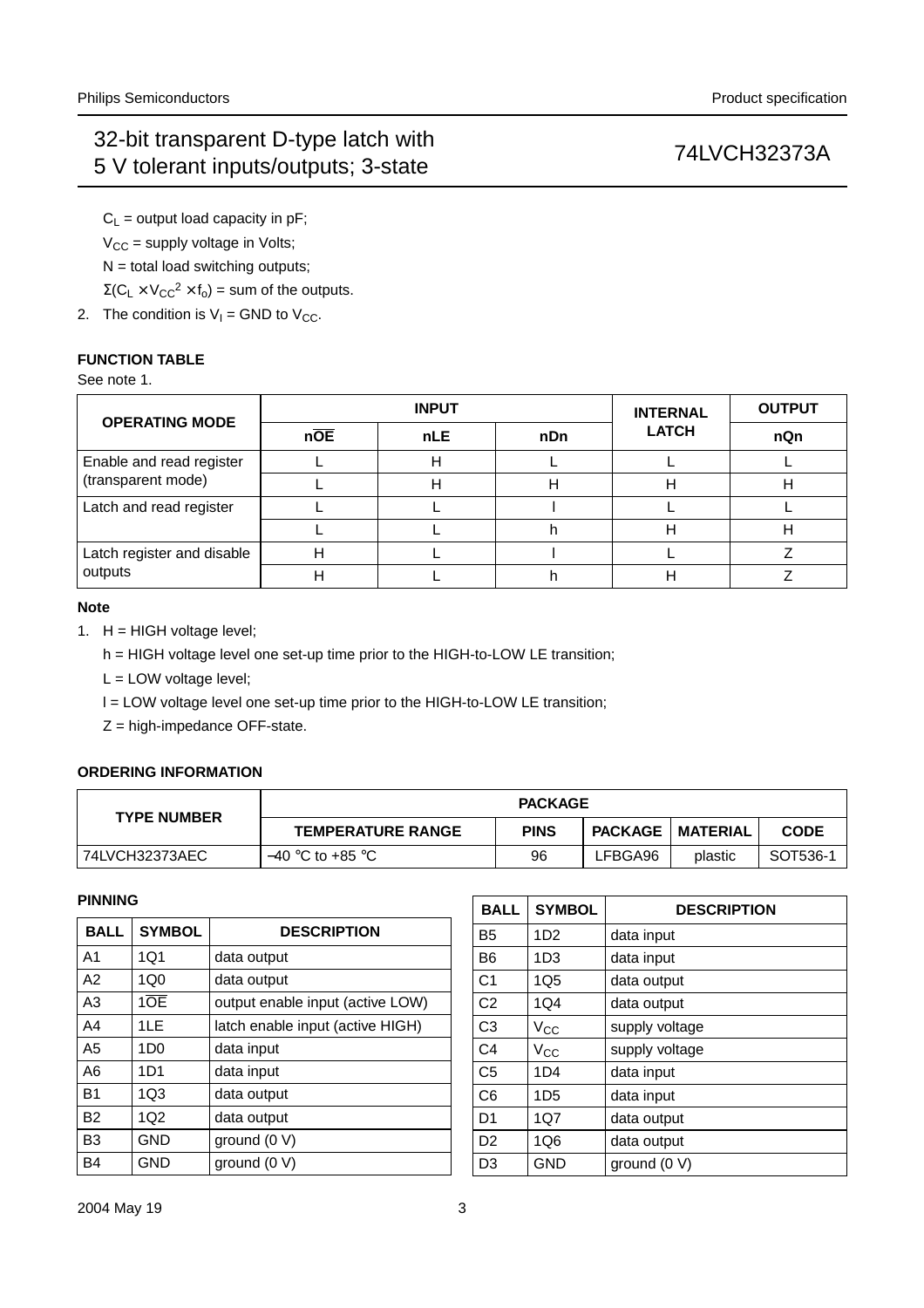| <b>BALL</b>    | <b>SYMBOL</b>    | <b>DESCRIPTION</b>               |
|----------------|------------------|----------------------------------|
| D <sub>4</sub> | <b>GND</b>       | ground (0 V)                     |
| D <sub>5</sub> | 1D <sub>6</sub>  | data input                       |
| D <sub>6</sub> | 1D7              | data input                       |
| E1             | 2Q1              | data output                      |
| E2             | 2Q0              | data output                      |
| E <sub>3</sub> | <b>GND</b>       | ground (0 V)                     |
| E4             | <b>GND</b>       | ground (0 V)                     |
| E <sub>5</sub> | 2D <sub>0</sub>  | data input                       |
| E <sub>6</sub> | 2D1              | data input                       |
| F <sub>1</sub> | 2Q3              | data output                      |
| F <sub>2</sub> | 2Q2              | data output                      |
| F <sub>3</sub> | $V_{\rm CC}$     | supply voltage                   |
| F <sub>4</sub> | $V_{CC}$         | supply voltage                   |
| F <sub>5</sub> | 2D <sub>2</sub>  | data input                       |
| F <sub>6</sub> | 2D <sub>3</sub>  | data input                       |
| G <sub>1</sub> | 2Q5              | data output                      |
| G <sub>2</sub> | 2Q4              | data output                      |
| G <sub>3</sub> | <b>GND</b>       | ground (0 V)                     |
| G4             | <b>GND</b>       | ground (0 V)                     |
| G <sub>5</sub> | 2D4              | data input                       |
| G <sub>6</sub> | 2D <sub>5</sub>  | data input                       |
| H1             | 2Q6              | data output                      |
| H <sub>2</sub> | 2Q7              | data output                      |
| H <sub>3</sub> | $2\overline{OE}$ | output enable input (active LOW) |
| H <sub>4</sub> | 2LE              | latch enable input (active HIGH) |
| H <sub>5</sub> | 2D7              | data input                       |
| H <sub>6</sub> | 2D <sub>6</sub>  | data input                       |
| J1             | 3Q1              | data output                      |
| J2             | 3Q0              | data output                      |
| J3             | 3OE              | output enable input (active LOW) |
| J4             | 3LE              | latch enable input (active HIGH) |
| J5             | 3D <sub>0</sub>  | data input                       |
| J6             | 3D <sub>1</sub>  | data input                       |
| K <sub>1</sub> | 3Q3              | data output                      |
| K <sub>2</sub> | 3Q2              | data output                      |
| K3             | <b>GND</b>       | ground (0 V)                     |
| K4             | <b>GND</b>       | ground (0 V)                     |
| K <sub>5</sub> | 3D <sub>2</sub>  | data input                       |
| K <sub>6</sub> | 3D <sub>3</sub>  | data input                       |
| L1             | 3Q5              | data output                      |
| L2             | 3Q4              | data output                      |

| <b>BALL</b>    | <b>SYMBOL</b>    | <b>DESCRIPTION</b>               |
|----------------|------------------|----------------------------------|
| L <sub>3</sub> | $V_{\rm CC}$     | supply voltage                   |
| L4             | $V_{\rm CC}$     | supply voltage                   |
| L5             | 3D4              | data input                       |
| L <sub>6</sub> | 3D <sub>5</sub>  | data input                       |
| M <sub>1</sub> | 3Q7              | data output                      |
| M <sub>2</sub> | 3Q6              | data output                      |
| M <sub>3</sub> | <b>GND</b>       | ground (0 V)                     |
| M <sub>4</sub> | <b>GND</b>       | ground (0 V)                     |
| M <sub>5</sub> | 3D <sub>6</sub>  | data input                       |
| M <sub>6</sub> | 3D7              | data input                       |
| N <sub>1</sub> | 4Q1              | data output                      |
| N <sub>2</sub> | 4Q0              | data output                      |
| N <sub>3</sub> | GND              | ground (0 V)                     |
| N <sub>4</sub> | <b>GND</b>       | ground (0 V)                     |
| N <sub>5</sub> | 4D <sub>0</sub>  | data input                       |
| N <sub>6</sub> | 4D1              | data input                       |
| P1             | 4Q3              | data output                      |
| P <sub>2</sub> | 4Q2              | data output                      |
| P3             | $V_{\rm CC}$     | supply voltage                   |
| P4             | $V_{\rm CC}$     | supply voltage                   |
| P <sub>5</sub> | 4D <sub>2</sub>  | data input                       |
| P <sub>6</sub> | 4D <sub>3</sub>  | data input                       |
| R <sub>1</sub> | 4Q5              | data output                      |
| R <sub>2</sub> | 4Q4              | data output                      |
| R <sub>3</sub> | <b>GND</b>       | ground (0 V)                     |
| R <sub>4</sub> | <b>GND</b>       | ground (0 V)                     |
| R <sub>5</sub> | 4D4              | data input                       |
| R <sub>6</sub> | 4D <sub>5</sub>  | data input                       |
| T1             | 4Q6              | data output                      |
| T <sub>2</sub> | 4Q7              | data output                      |
| T3             | $4\overline{OE}$ | output enable input (active LOW) |
| T <sub>4</sub> | 4LE              | latch enable input (active HIGH) |
| T <sub>5</sub> | 4D7              | data input                       |
| T6             | 4D <sub>6</sub>  | data input                       |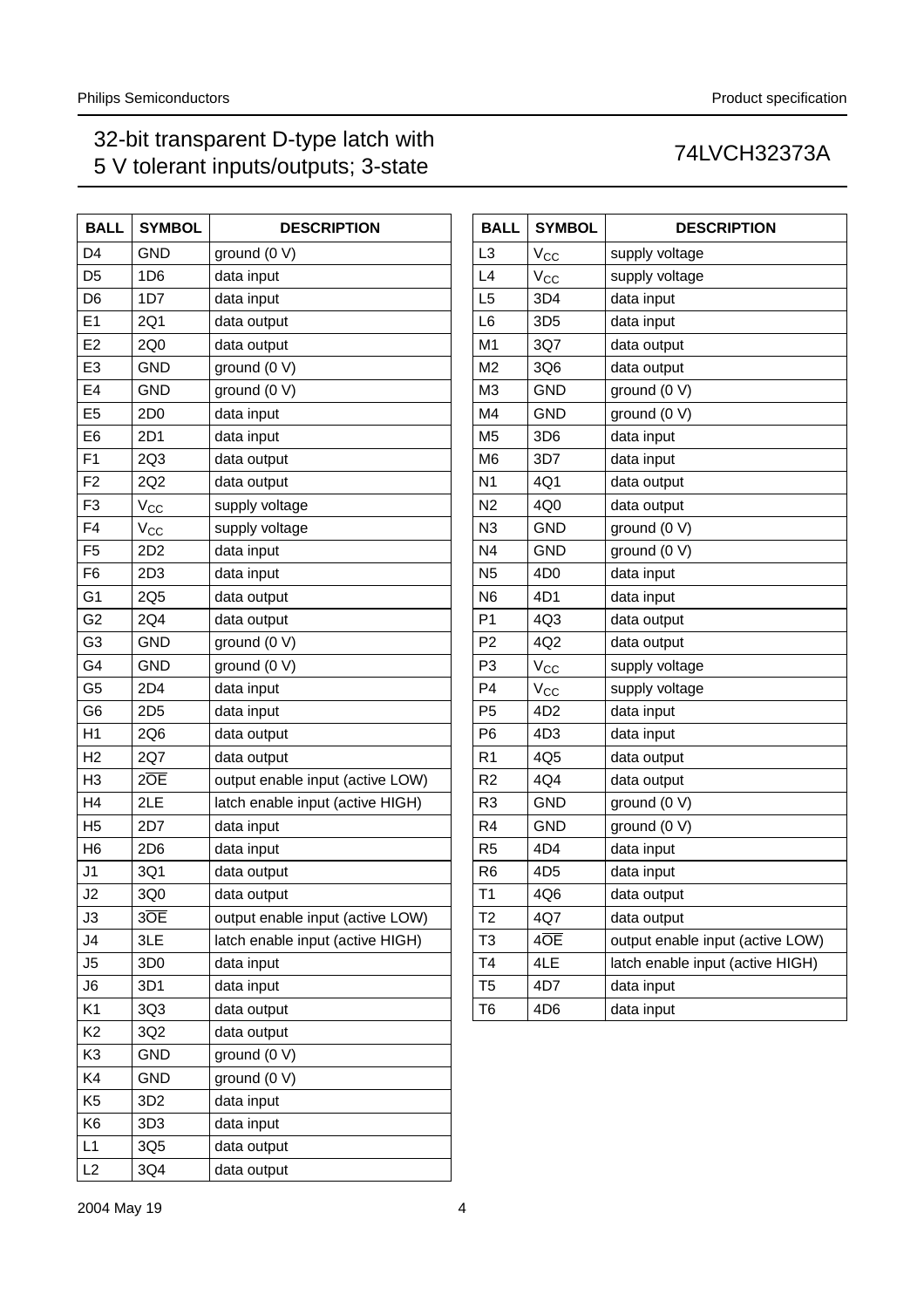

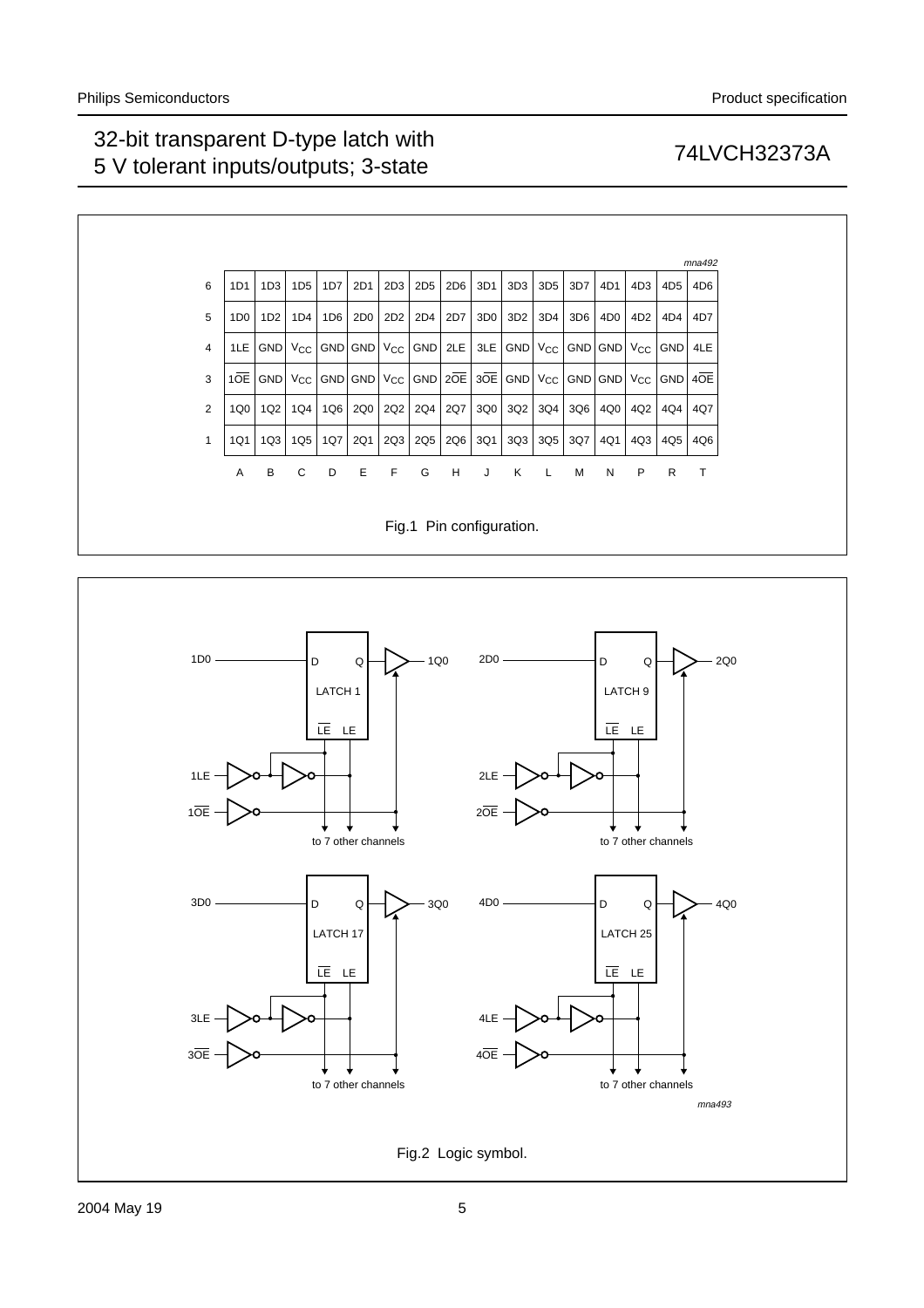

## **RECOMMENDED OPERATING CONDITIONS**

| <b>SYMBOL</b>               | <b>PARAMETER</b>          | <b>CONDITIONS</b>                        | MIN.  | MAX.     | <b>UNIT</b> |
|-----------------------------|---------------------------|------------------------------------------|-------|----------|-------------|
| $V_{CC}$                    | supply voltage            | for maximum speed performance            | 2.7   | 3.6      | V           |
|                             |                           | for low-voltage applications             | 1.2   | 3.6      | V           |
| $V_{I}$                     | input voltage             |                                          |       | 5.5      | V           |
| $V_{\rm O}$                 | output voltage            | output HIGH or LOW state                 |       | $V_{CC}$ | V           |
|                             |                           | output 3-state                           |       | 5.5      | V           |
| $\mathsf{T}_{\mathsf{amb}}$ | ambient temperature       | in free air                              | $-40$ | $+85$    | $^{\circ}C$ |
| $t_r$ , $t_f$               | input rise and fall times | $V_{\text{CC}}$ = 1.2 V to 2.7 V         |       | 20       | ns/V        |
|                             |                           | $V_{\text{CC}} = 2.7 \text{ V}$ to 3.6 V |       | 10       | ns/V        |

### **LIMITING VALUES**

In accordance with the Absolute Maximum Rating System (IEC 60134); voltages are referenced to GND (ground = 0 V).

| <b>SYMBOL</b>          | <b>PARAMETER</b>              | <b>CONDITIONS</b>                       | MIN.            | MAX.               | <b>UNIT</b> |
|------------------------|-------------------------------|-----------------------------------------|-----------------|--------------------|-------------|
| $V_{\rm CC}$           | supply voltage                |                                         | $-0.5$          | $+6.5$             | V           |
| Ιĸ                     | input diode current           | $V_1 < 0$ V                             |                 | $-50$              | mA          |
| $V_{1}$                | input voltage                 | note 1                                  | $-0.5$          | $+6.5$             | V           |
| <b>I</b> <sub>OK</sub> | output diode current          | $V_O > V_{CC}$ or $V_O < 0$ V           |                 | ±50                | mA          |
| $V_{\rm O}$            | output voltage                | output HIGH or LOW state; note 1        | $-0.5$          | $V_{\rm CC}$ + 0.5 | V           |
|                        |                               | output 3-state; note 1                  | $-0.5$          | $+6.5$             | V           |
| $I_{\rm O}$            | output source or sink current | $V_{\text{O}} = 0$ V to $V_{\text{CC}}$ |                 | ±50                | mA          |
| $I_{CC}$ , $I_{GND}$   | $V_{CC}$ or GND current       | note 2                                  | $\qquad \qquad$ | ±200               | mA          |
| $T_{\text{stg}}$       | storage temperature           |                                         | $-65$           | $+150$             | °C          |
| $P_{\text{tot}}$       | power dissipation             | $T_{amb}$ = -40 °C to +85 °C; note 3    |                 | 1000               | mW          |

### **Notes**

- <span id="page-5-0"></span>1. The input and output voltage ratings may be exceeded if the input and output current ratings are observed.
- <span id="page-5-1"></span>2. All supply and ground pins connected externally to one voltage source.
- <span id="page-5-2"></span>3. Above 70 °C the value of  $P_{tot}$  derates linearly with 1.8 mW/K.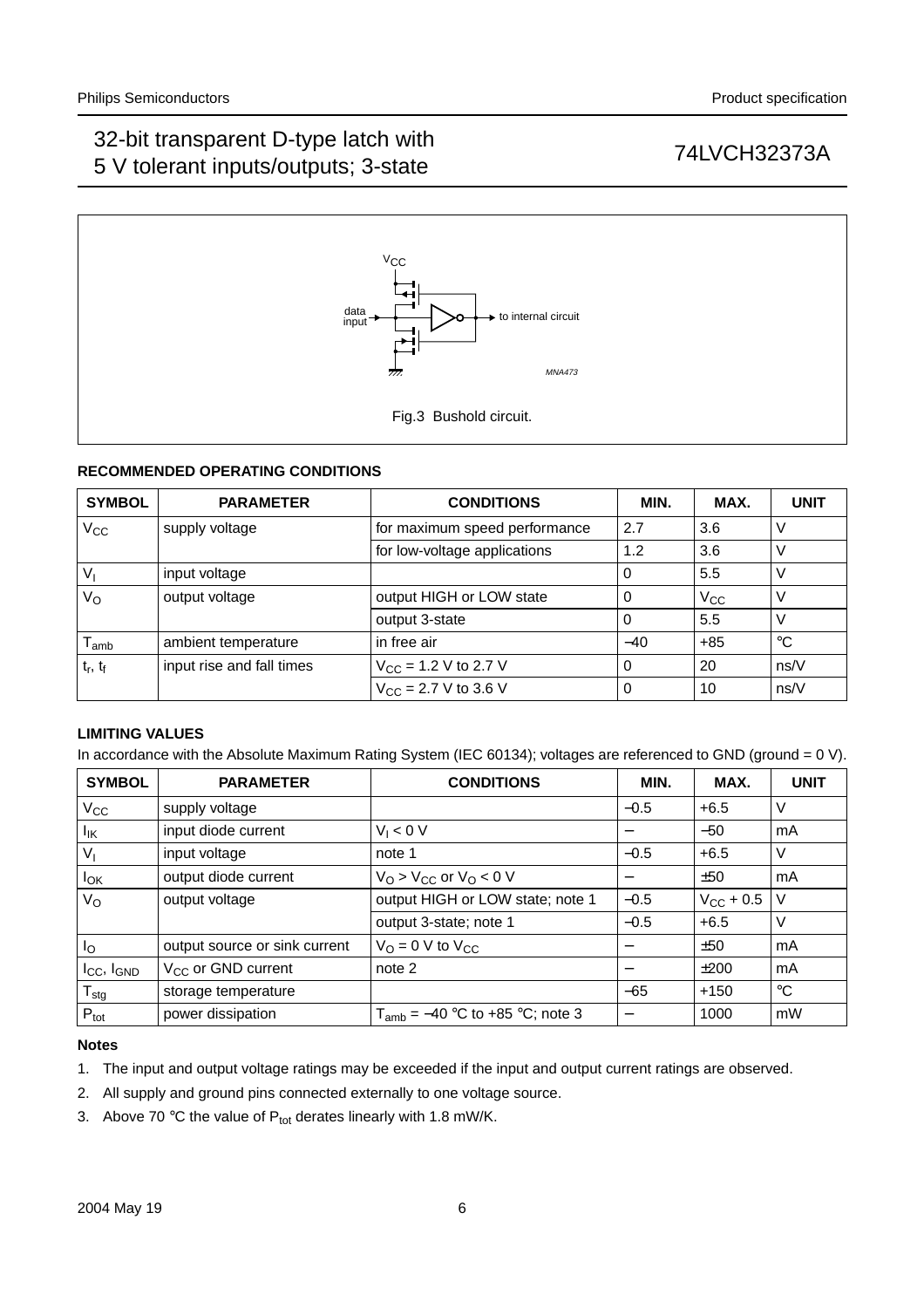## **DC CHARACTERISTICS**

At recommended operating conditions; voltages are referenced to GND (ground =  $0$  V).

|                         |                                                      | <b>TEST CONDITIONS</b>                                         |              |                          |                          |                          |             |
|-------------------------|------------------------------------------------------|----------------------------------------------------------------|--------------|--------------------------|--------------------------|--------------------------|-------------|
| <b>SYMBOL</b>           | <b>PARAMETER</b>                                     | <b>OTHER</b>                                                   | $V_{CC} (V)$ | MIN.                     | TYP.                     | MAX.                     | <b>UNIT</b> |
|                         | $T_{amb}$ = -40 °C to +85 °C; note 1                 |                                                                |              |                          |                          |                          |             |
| $V_{\text{IH}}$         | HIGH-level input voltage                             |                                                                | 1.2          | $\rm V_{CC}$             | $\overline{\phantom{0}}$ | $\overline{\phantom{0}}$ | V           |
|                         |                                                      |                                                                | 2.7 to 3.6   | 2.0                      | $\equiv$                 | $\equiv$                 | $\vee$      |
| $V_{IL}$                | LOW-level input voltage                              |                                                                | 1.2          |                          |                          | <b>GND</b>               | $\vee$      |
|                         |                                                      |                                                                | 2.7 to 3.6   | $\overline{\phantom{0}}$ | $\overline{\phantom{0}}$ | 0.8                      | $\vee$      |
| V <sub>OH</sub>         | HIGH-level output voltage                            | $V_I = V_{IH}$ or $V_{IL}$                                     |              |                          |                          |                          |             |
|                         |                                                      | $I_{\text{O}} = -100 \mu A$                                    | 2.7 to 3.6   | $V_{CC}$ – 0.2           | $V_{CC}$                 |                          | V           |
|                         |                                                      | $I_{\Omega} = -12$ mA                                          | 2.7          | $V_{CC}$ – 0.5           |                          |                          | V           |
|                         |                                                      | $I_{\Omega} = -18$ mA                                          | 3.0          | $V_{CC}$ – 0.6           | $\overline{\phantom{0}}$ |                          | $\vee$      |
|                         |                                                      | $I_{\rm O} = -24 \text{ mA}$                                   | 3.0          | $V_{CC}$ - 0.8           | $\overline{\phantom{0}}$ |                          | V           |
| $V_{OL}$                | LOW-level output voltage                             | $V_I = V_{IH}$ or $V_{IL}$                                     |              |                          |                          |                          |             |
|                         |                                                      | $I_{O} = 100 \mu A$                                            | 2.7 to 3.6   |                          | <b>GND</b>               | 0.20                     | $\vee$      |
|                         |                                                      | $I_{O} = 12 \text{ mA}$                                        | 2.7          |                          |                          | 0.40                     | V           |
|                         |                                                      | $I_{O} = 24 \text{ mA}$                                        | 3.0          | $\overline{a}$           |                          | 0.55                     | $\vee$      |
| Iц                      | input leakage current                                | $V_1 = 5.5$ V or GND;<br>note 2                                | 3.6          | $\equiv$                 | $\pm 0.1$                | $\pm 5$                  | $\mu$ A     |
| $I_{OZ}$                | 3-state output OFF-state<br>current                  | $V_1 = V_{1H}$ or $V_{1L}$ ;<br>$VO$ = 5.5 V or GND;<br>note 2 | 3.6          | $\overline{\phantom{0}}$ | 0.1                      | $\pm 5$                  | $\mu$ A     |
| $I_{off}$               | power-off leakage supply<br>current                  | $V_1$ or $V_0 = 5.5$ V                                         | 0.0          | $\overline{\phantom{0}}$ | 0.1                      | ±10                      | $\mu$ A     |
| $I_{\rm CC}$            | quiescent supply current                             | $V_1 = V_{CC}$ or GND;<br>$I_{O} = 0 A$                        | 3.6          | $\overline{\phantom{0}}$ | 0.1                      | 40                       | $\mu$ A     |
| $\Delta I_{CC}$         | additional quiescent supply<br>current per input pin | $V_1 = V_{CC} - 0.6 V;$<br>$IO = 0$ A                          | 2.7 to 3.6   |                          | 5                        | 500                      | $\mu$ A     |
| $I_{BH}$                | bushold LOW sustaining<br>current                    | $V_1 = 0.8 V;$<br>notes 3 and 4                                | 3.0          | 75                       | $\overline{\phantom{0}}$ |                          | $\mu$ A     |
| <b>I</b> <sub>BHH</sub> | bushold HIGH sustaining<br>current                   | $V_1 = 2.0 V;$<br>notes 3 and 4                                | 3.0          | $-75$                    |                          |                          | $\mu$ A     |
| <b>I</b> BHLO           | bushold LOW overdrive<br>current                     | notes 3 and 5                                                  | 3.6          | 500                      |                          |                          | $\mu$ A     |
| <b>I</b> BHHO           | bushold HIGH overdrive<br>current                    | notes 3 and 5                                                  | 3.6          | $-500$                   |                          |                          | $\mu$ A     |

### **Notes**

<span id="page-6-0"></span>1. All typical values are measured at  $V_{CC} = 3.3$  V and  $T_{amb} = 25$  °C.

<span id="page-6-1"></span>2. For bushold parts, the bushold circuit is switched off when  $V_1 > V_{CC}$  allowing 5.5 V on the input pin.

<span id="page-6-2"></span>3. For data inputs only, control inputs do not have a bushold circuit.

<span id="page-6-3"></span>4. The specified sustaining current at the data inputs holds the input below the specified  $V<sub>1</sub>$  level.

<span id="page-6-4"></span>5. The specified overdrive current at the data input forces the data input to the opposite logic input state.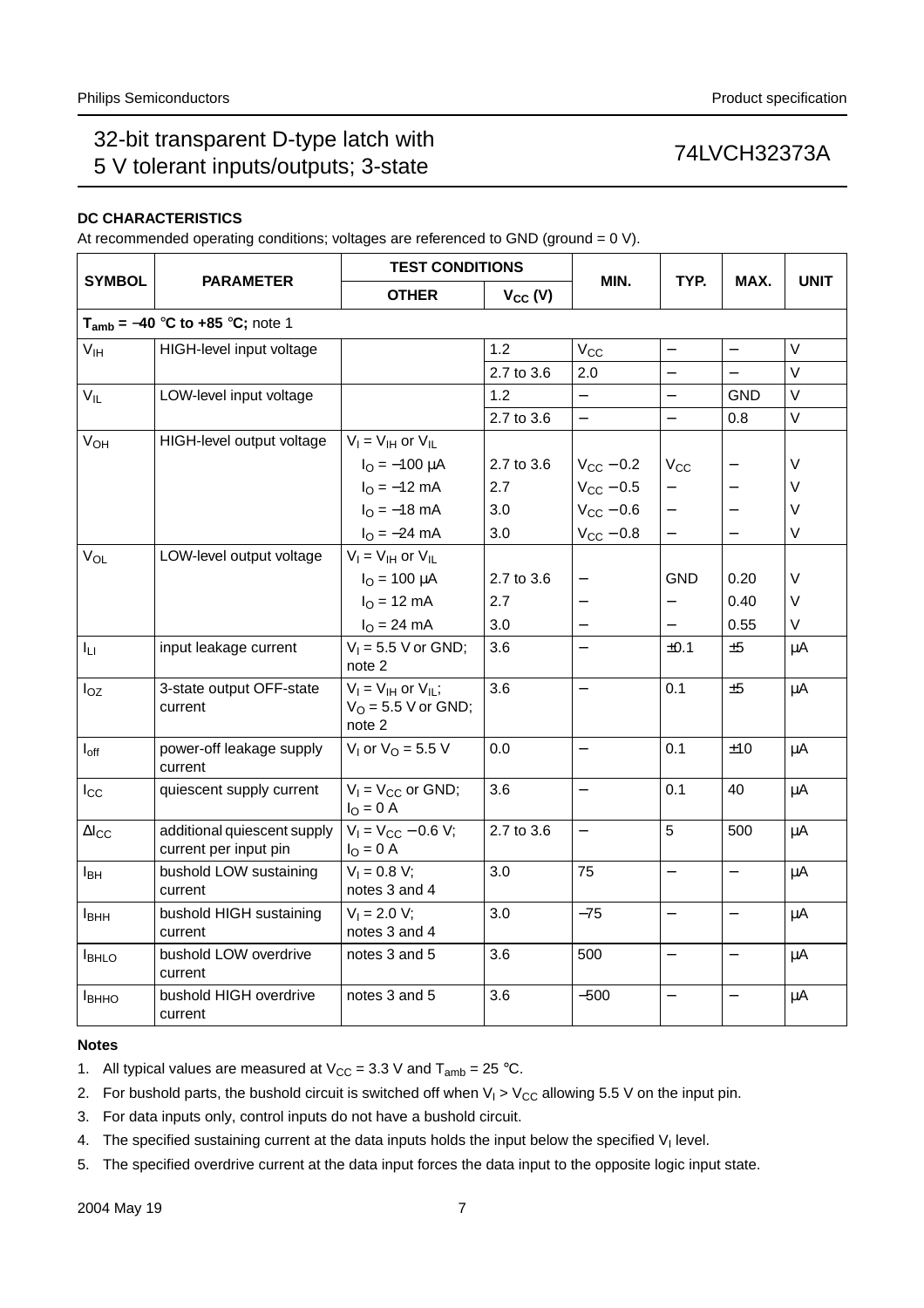## **AC CHARACTERISTICS**

GND = 0 V;  $t_r = t_f \le 2.5$  ns; C<sub>L</sub> = 50 pF; R<sub>L</sub> = 500 Ω.

|                                    |                                                                 | <b>CONDITIONS</b> |              |                          |                          |                          |             |
|------------------------------------|-----------------------------------------------------------------|-------------------|--------------|--------------------------|--------------------------|--------------------------|-------------|
| <b>SYMBOL</b>                      | <b>PARAMETER</b>                                                | <b>WAVEFORMS</b>  | $V_{CC} (V)$ | MIN.                     | TYP.                     | MAX.                     | <b>UNIT</b> |
|                                    | $T_{amb} = -40$ °C to +85 °C; note 1                            |                   |              |                          |                          |                          |             |
| t <sub>PHL</sub> /t <sub>PLH</sub> | propagation delay nDn to nQn                                    | see Fig 4 and 8   | 1.2          | $\overline{\phantom{0}}$ | 12                       | $\overline{\phantom{0}}$ | ns          |
|                                    |                                                                 |                   | 2.7          | 1.5                      | $\overline{\phantom{0}}$ | 4.9                      | ns          |
|                                    |                                                                 |                   | 3.0 to 3.6   | 1.0                      | $3.0^{(2)}$              | 4.4                      | ns          |
|                                    | propagation delay nLE to nQn                                    | see Fig 5 and 8   | 1.2          | $\overline{\phantom{0}}$ | 14                       |                          | ns          |
|                                    |                                                                 |                   | 2.7          | 1.5                      |                          | 5.3                      | ns          |
|                                    |                                                                 |                   | 3.0 to 3.6   | 1.5                      | 3.4(2)                   | 4.8                      | ns          |
| t <sub>PZH</sub> /t <sub>PZL</sub> | 3-state output enable time $n\overline{OE}$ to $n\overline{Qn}$ | see Fig 7 and 8   | 1.2          | $\overline{\phantom{0}}$ | 18                       | $\overline{\phantom{0}}$ | ns          |
|                                    |                                                                 |                   | 2.7          | 1.5                      | $\equiv$                 | 5.7                      | ns          |
|                                    |                                                                 |                   | 3.0 to 3.6   | 1.0                      | $3.5^{(2)}$              | 4.9                      | ns          |
| t <sub>PHZ</sub> /t <sub>PLZ</sub> | 3-state output disable time nOE to nQn                          | see Fig 7 and 8   | 1.2          | $\overline{\phantom{0}}$ | 11                       | $\overline{\phantom{0}}$ | ns          |
|                                    |                                                                 |                   | 2.7          | 1.5                      | $\overline{\phantom{0}}$ | 6.3                      | ns          |
|                                    |                                                                 |                   | 3.0 to 3.6   | 1.5                      | $3.9^{(2)}$              | 5.4                      | ns          |
| $t_{\rm W}$                        | nLE pulse width HIGH                                            | see Fig 5         | 1.2          | $\overline{\phantom{0}}$ | $\overline{\phantom{0}}$ | $\overline{\phantom{0}}$ | ns          |
|                                    |                                                                 |                   | 2.7          | 3.0                      | $\overline{\phantom{0}}$ | $\overline{\phantom{0}}$ | ns          |
|                                    |                                                                 |                   | 3.0 to 3.6   | 3.0                      | $2.0^{(2)}$              | $\overline{\phantom{0}}$ | ns          |
| $t_{\rm su}$                       | set-up time nDn to nLE                                          | see Fig 6         | 1.2          | $\equiv$                 |                          | $\overline{\phantom{0}}$ | ns          |
|                                    |                                                                 |                   | 2.7          | 2.0                      | $\overline{\phantom{0}}$ | $\overline{\phantom{0}}$ | ns          |
|                                    |                                                                 |                   | 3.0 to 3.6   | 2.0                      | $1.0^{(2)}$              | $\overline{\phantom{0}}$ | ns          |
| t <sub>h</sub>                     | hold time nDn to nLE                                            | see Fig 6         | 1.2          | $\equiv$                 | $\overline{\phantom{0}}$ | $\overline{\phantom{0}}$ | ns          |
|                                    |                                                                 |                   | 2.7          | 0.9                      | $\overline{\phantom{0}}$ | $\qquad \qquad -$        | ns          |
|                                    |                                                                 |                   | 3.0 to 3.6   | 0.9                      | $-1.0^{(2)}$             | $\equiv$                 | ns          |
| $t_{sk(0)}$                        | skew                                                            |                   | 3.0 to 3.6   | $\qquad \qquad -$        | $\qquad \qquad -$        | 1.0                      | ns          |

## **Notes**

<span id="page-7-0"></span>1. All typical values are measured at  $T_{amb} = 25 \degree C$ .

<span id="page-7-1"></span>2. Measured at  $V_{CC} = 3.3$  V.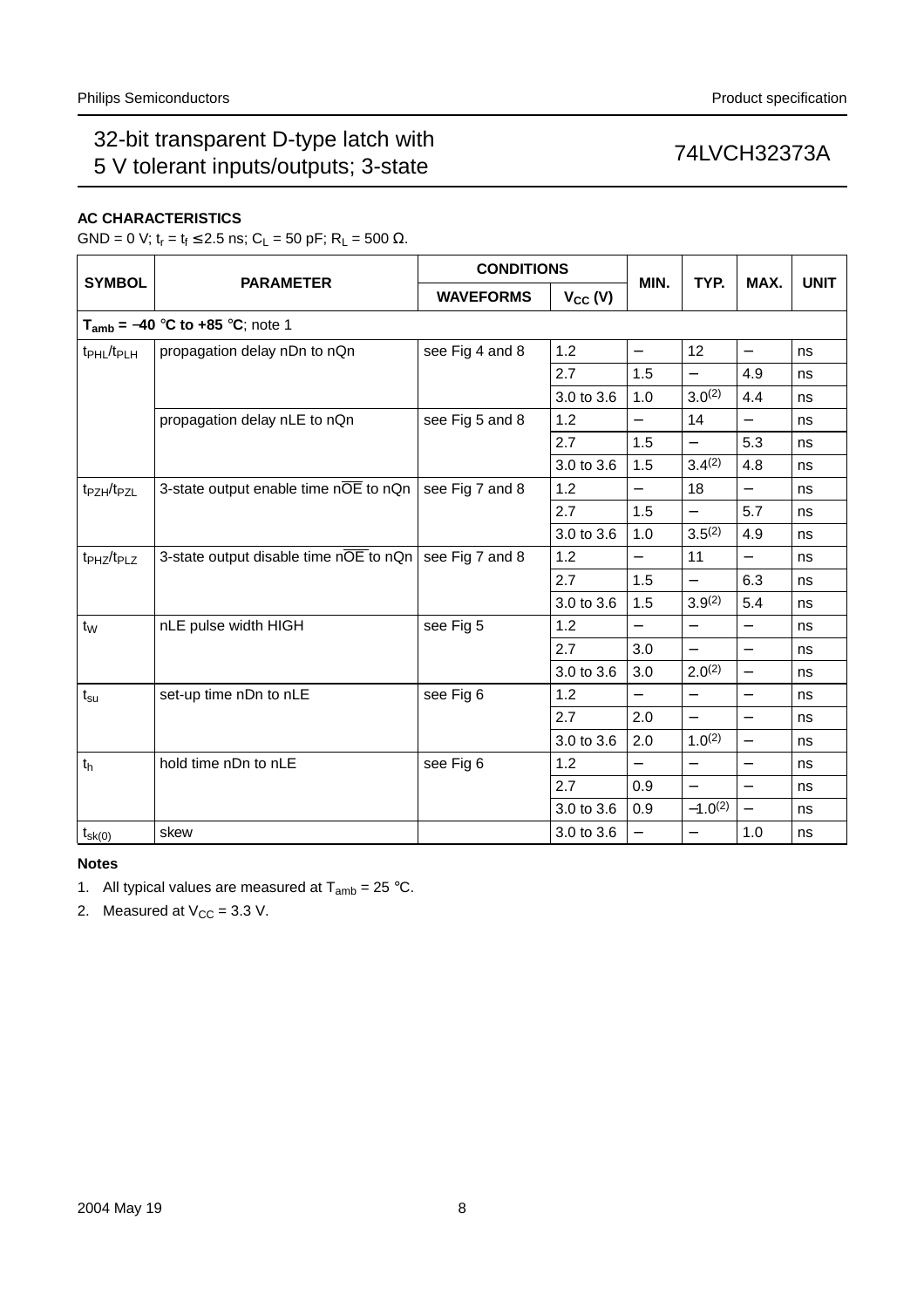## **AC WAVEFORMS**



<span id="page-8-1"></span><span id="page-8-0"></span>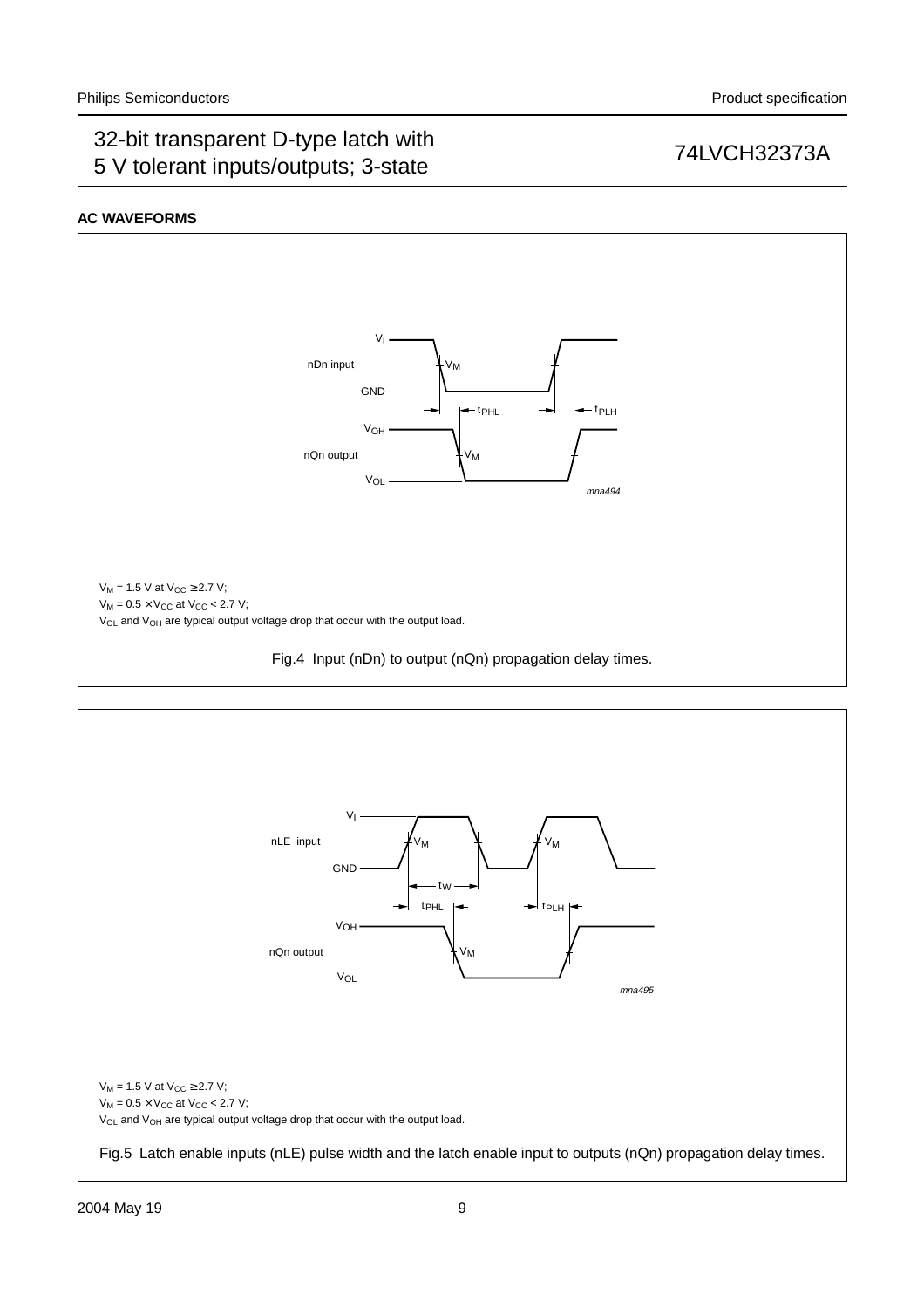

<span id="page-9-1"></span><span id="page-9-0"></span>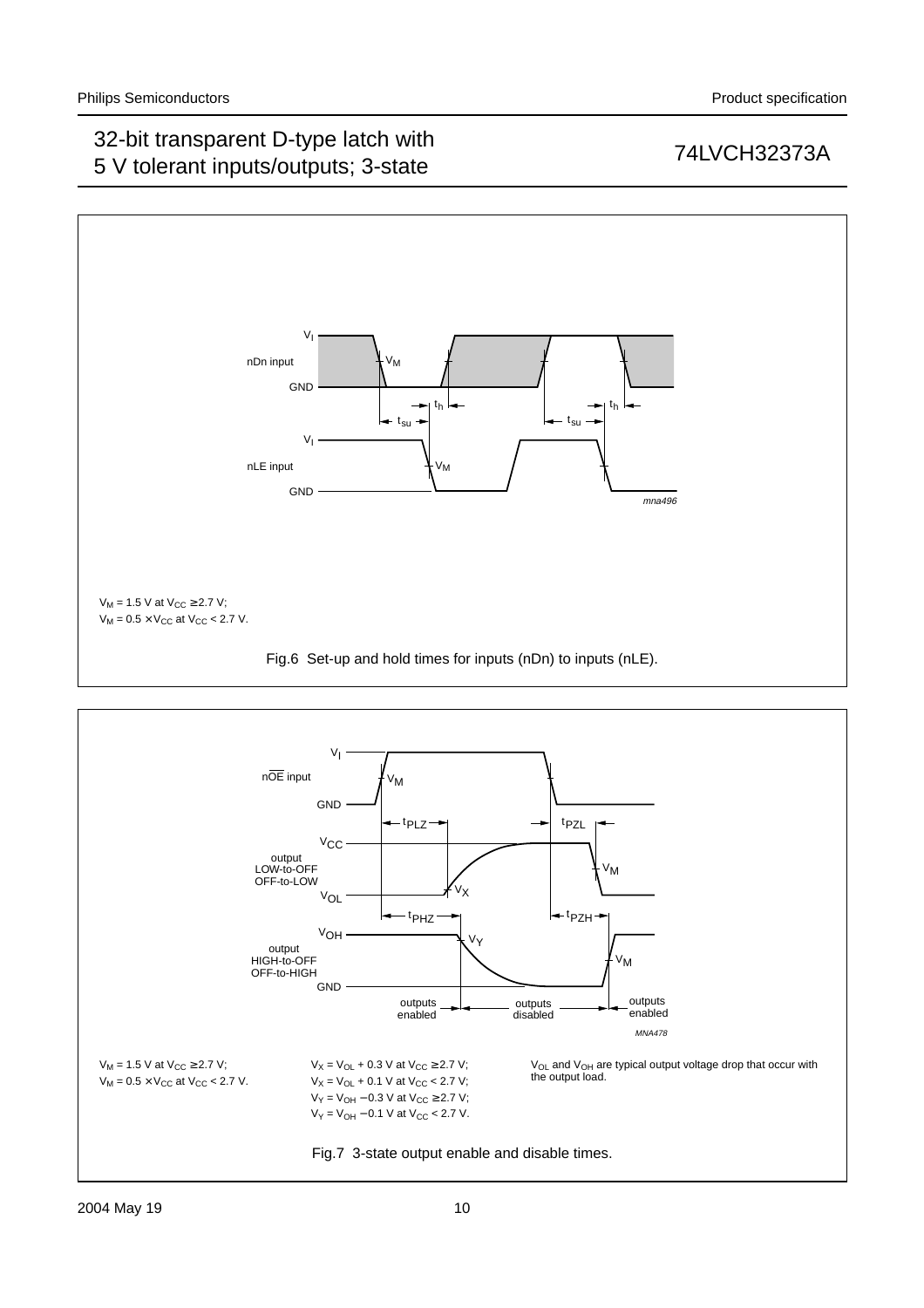

|                | V,           | $R_{L}$ |                    | $V_{EXT}$                          |                   |                                    |  |
|----------------|--------------|---------|--------------------|------------------------------------|-------------------|------------------------------------|--|
| $V_{CC}$       |              | $C_L$   |                    | t <sub>PLH</sub> /t <sub>PHL</sub> | $t_{PZH}/t_{PHZ}$ | t <sub>PZL</sub> /t <sub>PLZ</sub> |  |
| 1.2V           | $V_{\rm CC}$ | 50pF    | 500 $\Omega^{(1)}$ | open                               | <b>GND</b>        | $2 \times V_{CC}$                  |  |
| 2.7V           | 2.7V         | 50pF    | 500 $\Omega$       | open                               | <b>GND</b>        | $2 \times V_{CC}$                  |  |
| 3.0 V to 3.6 V | 2.7V         | 50pF    | 500 $\Omega$       | open                               | <b>GND</b>        | $2 \times V_{CC}$                  |  |

### **Note**

<span id="page-10-1"></span>1. The circuit performs better when  $R_L = 1000 \Omega$ .

Definitions for test circuits:

 $R_L$  = Load resistor.

 $C_L$  = Load capacitance including jig and probe capacitance.

<span id="page-10-0"></span> $R_T$  = Termination resistance should be equal to the output impedance  $Z_0$  of the pulse generator.

Fig.8 Load circuitry for switching times.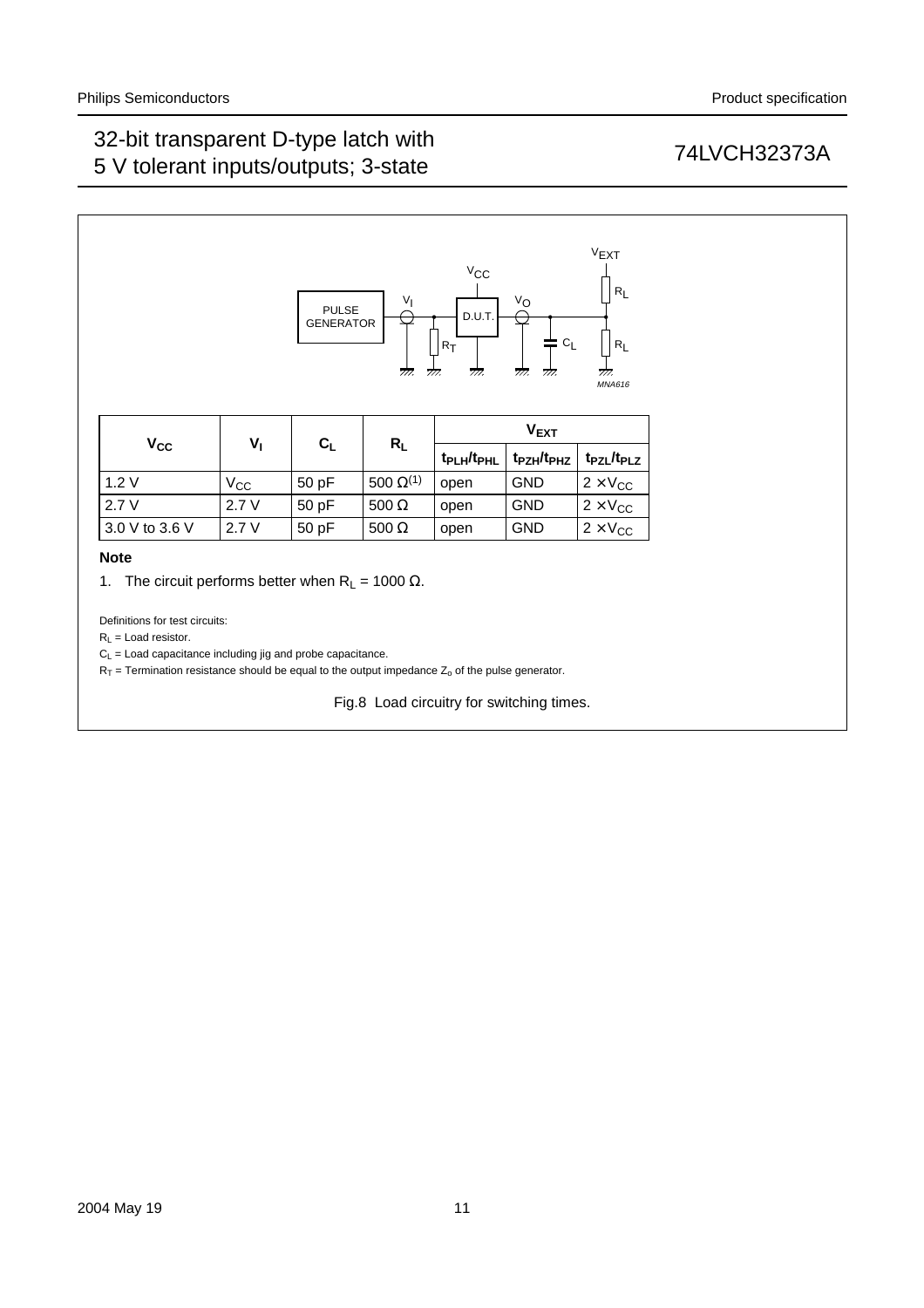## **PACKAGE OUTLINE**



**LFBGA96: plastic low profile fine-pitch ball grid array package; 96 balls; body 13.5 x 5.5 x 1.05 mm SOT536-1**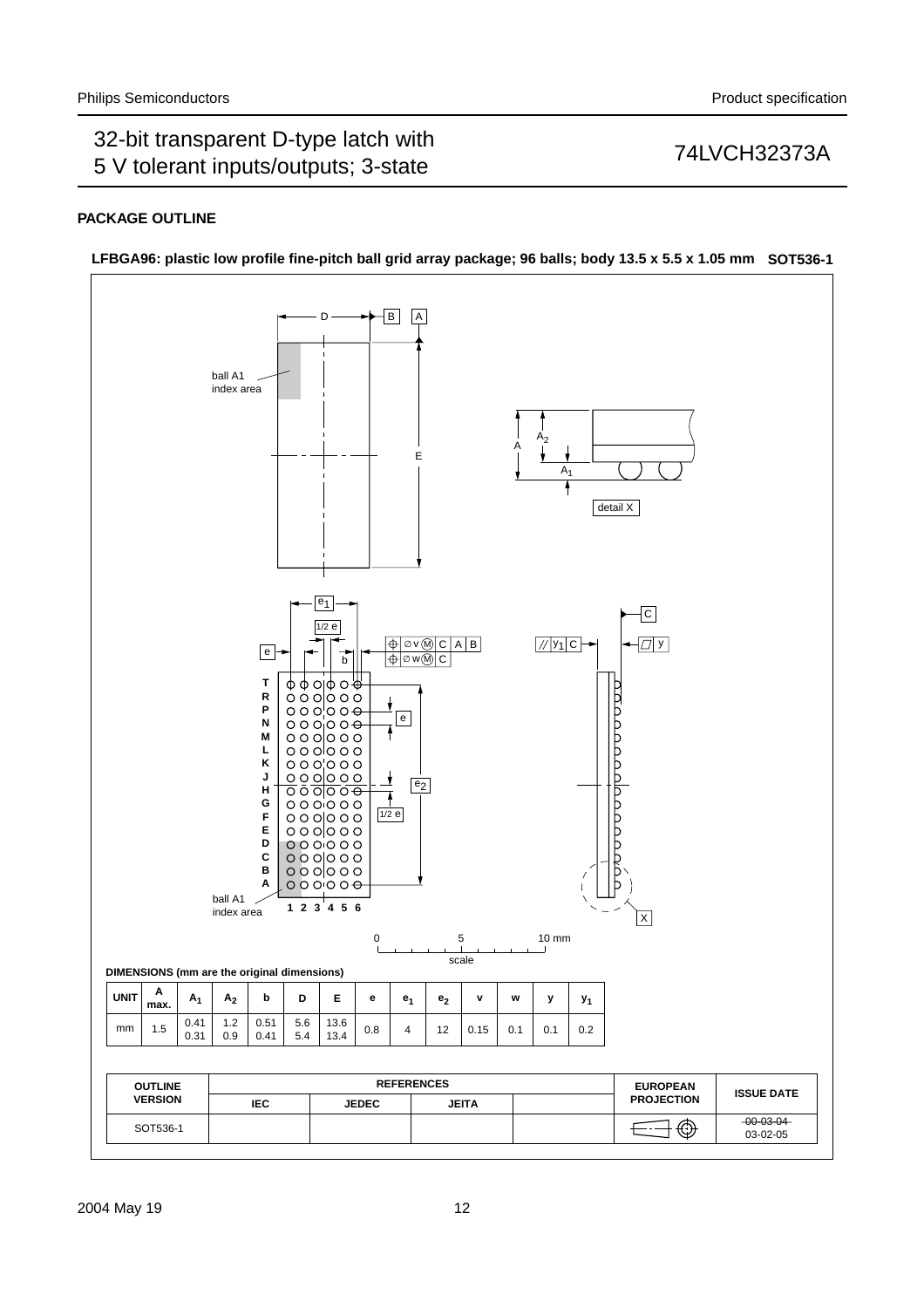## **DATA SHEET STATUS**

| <b>LEVEL</b> | <b>DATA SHEET</b><br>STATUS <sup>(1)</sup> | <b>PRODUCT</b><br><b>STATUS(2)(3)</b> | <b>DEFINITION</b>                                                                                                                                                                                                                                                                                          |
|--------------|--------------------------------------------|---------------------------------------|------------------------------------------------------------------------------------------------------------------------------------------------------------------------------------------------------------------------------------------------------------------------------------------------------------|
|              | Objective data                             | Development                           | This data sheet contains data from the objective specification for product<br>development. Philips Semiconductors reserves the right to change the<br>specification in any manner without notice.                                                                                                          |
| Ш            | Preliminary data                           | Qualification                         | This data sheet contains data from the preliminary specification.<br>Supplementary data will be published at a later date. Philips<br>Semiconductors reserves the right to change the specification without<br>notice, in order to improve the design and supply the best possible<br>product.             |
| Ш            | Product data                               | Production                            | This data sheet contains data from the product specification. Philips<br>Semiconductors reserves the right to make changes at any time in order<br>to improve the design, manufacturing and supply. Relevant changes will<br>be communicated via a Customer Product/Process Change Notification<br>(CPCN). |

### **Notes**

- <span id="page-12-0"></span>1. Please consult the most recently issued data sheet before initiating or completing a design.
- <span id="page-12-1"></span>2. The product status of the device(s) described in this data sheet may have changed since this data sheet was published. The latest information is available on the Internet at URL http://www.semiconductors.philips.com.
- <span id="page-12-2"></span>3. For data sheets describing multiple type numbers, the highest-level product status determines the data sheet status.

## **DEFINITIONS**

**Short-form specification** — The data in a short-form specification is extracted from a full data sheet with the same type number and title. For detailed information see the relevant data sheet or data handbook.

**Limiting values definition** - Limiting values given are in accordance with the Absolute Maximum Rating System (IEC 60134). Stress above one or more of the limiting values may cause permanent damage to the device. These are stress ratings only and operation of the device at these or at any other conditions above those given in the Characteristics sections of the specification is not implied. Exposure to limiting values for extended periods may affect device reliability.

Application information Applications that are described herein for any of these products are for illustrative purposes only. Philips Semiconductors make no representation or warranty that such applications will be suitable for the specified use without further testing or modification.

## **DISCLAIMERS**

**Life support applications** - These products are not designed for use in life support appliances, devices, or systems where malfunction of these products can reasonably be expected to result in personal injury. Philips Semiconductors customers using or selling these products for use in such applications do so at their own risk and agree to fully indemnify Philips Semiconductors for any damages resulting from such application.

**Right to make changes** - Philips Semiconductors reserves the right to make changes in the products including circuits, standard cells, and/or software described or contained herein in order to improve design and/or performance. When the product is in full production (status 'Production'), relevant changes will be communicated via a Customer Product/Process Change Notification (CPCN). Philips Semiconductors assumes no responsibility or liability for the use of any of these products, conveys no licence or title under any patent, copyright, or mask work right to these products, and makes no representations or warranties that these products are free from patent, copyright, or mask work right infringement, unless otherwise specified.